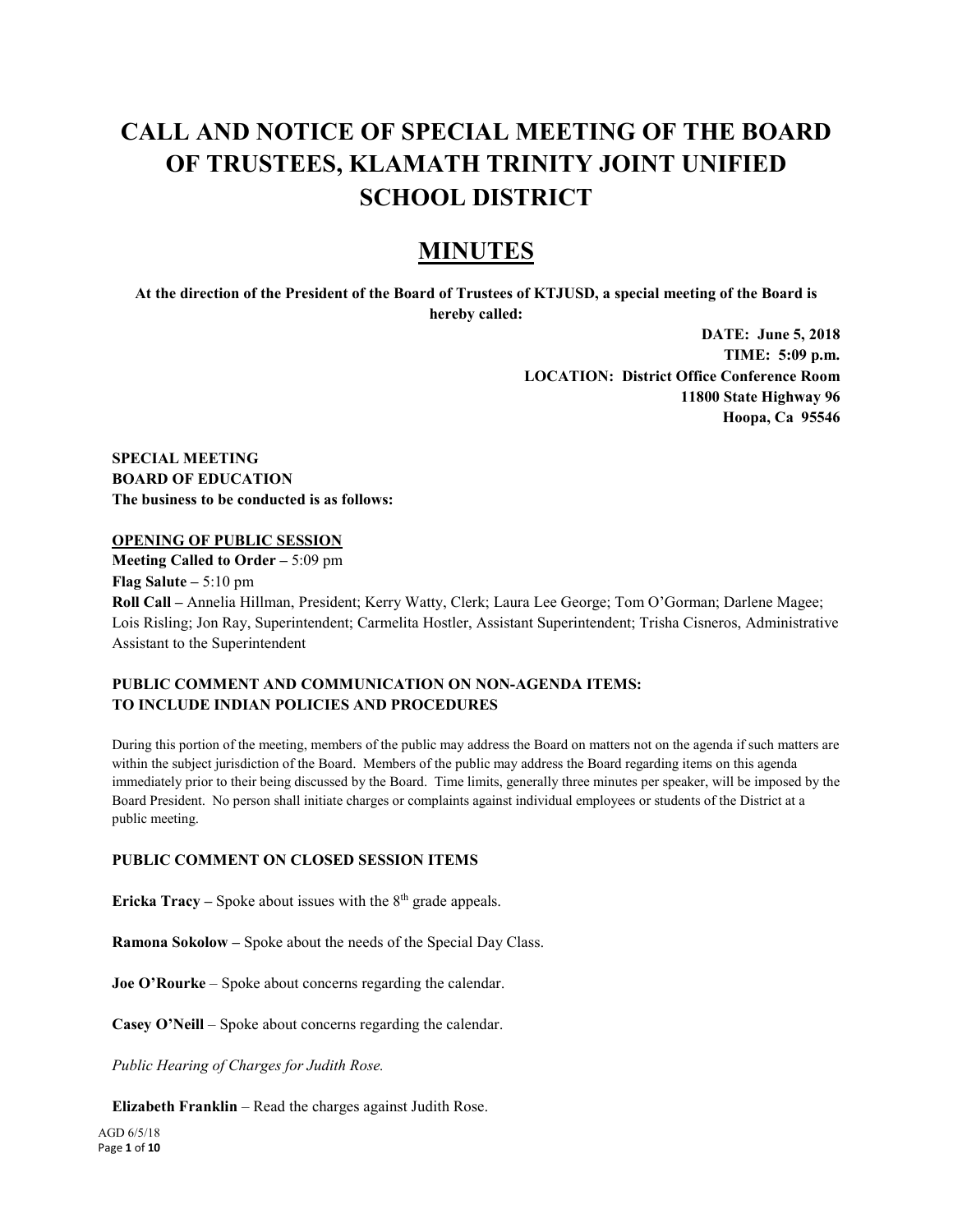**Judith Rose** – Spoke regarding the charges brought against her.

**Destiny Rodriguez** – Spoke in support of Judith Rose.

**Rod Lewis** – Spoke about progress his son has made since Judith has been out of the class.

**Jennifer Lewis** – Spoke about her son and techniques they have employed to help him.

**David Weafer** – Spoke about concerns regarding confidential issues.

#### **ITEM NO. 1** CLOSED SESSION – 6:18 pm

#### **EMPLOYMENT OF PUBLIC EMPLOYEES: Government Code Section 54957**

Literary Paraprofessional/Classified/Hoopa Elementary School – *Rachelle Begay*

**GOVERNMENT CODE SECTION 54957**: Public Employee discipline, dismissal, release, non-reelection, acceptance of the resignation of, or other action which otherwise affects the employment status of a public employee.

Retirement/Certificated/Hoopa Valley High School Resignation/Certificated/Hoopa Valley High School Resignation/Certificated Management/Hoopa High School Retirement/Certificated/Hoopa Elementary School Resignation/Certificated/Hoopa Elementary School Resignation/Classified/Hoopa Elementary School Retirement/Certificated/Weitchpec Elementary School Retirement/Classified/Weitchpec Elementary School Resignation/Certificated/Trinity Valley Elementary Retirement/Certificated/Jack Norton Elementary Retirement/Certificated/Orleans Elementary

**GOVERNMENT CODE SECTION 54956.9** Conference with Legal Counsel – Anticipated Litigation: Under Government Code sections 54956.9(d)(2), the Klamath Trinity Joint Unified Board of Trustees hereby provides public notice that it may meet in Closed Session to decide whether there is significant exposure to litigation, and to consider and act in connection with matters for which there is a significant exposure to litigation. Under Government Code sections 54956.9, the Klamath Trinity Joint Unified Board of Trustees hereby provides public notice that it may meet in Closed Session to decide to initiate litigation and to consider and act in connection with litigation it has decided to initiate Conference with Legal Counsel – Anticipated Litigation: Significant exposure to Litigation.

## **GOVERNMENT CODE SECTIONS 6549.1(d) AND 54957.6 CONFERENCE WITH LABOR**

**NEGOTIATOR** Agency Negotiator: Jon Ray, Superintendent, Employee Organizations: Klamath Trinity Teachers Association (KTTA); California School Employees Association, Chapter 347 (CSEA); Unrepresented Employees.

## *RETURN TO OPEN SESSION – 8:18 pm*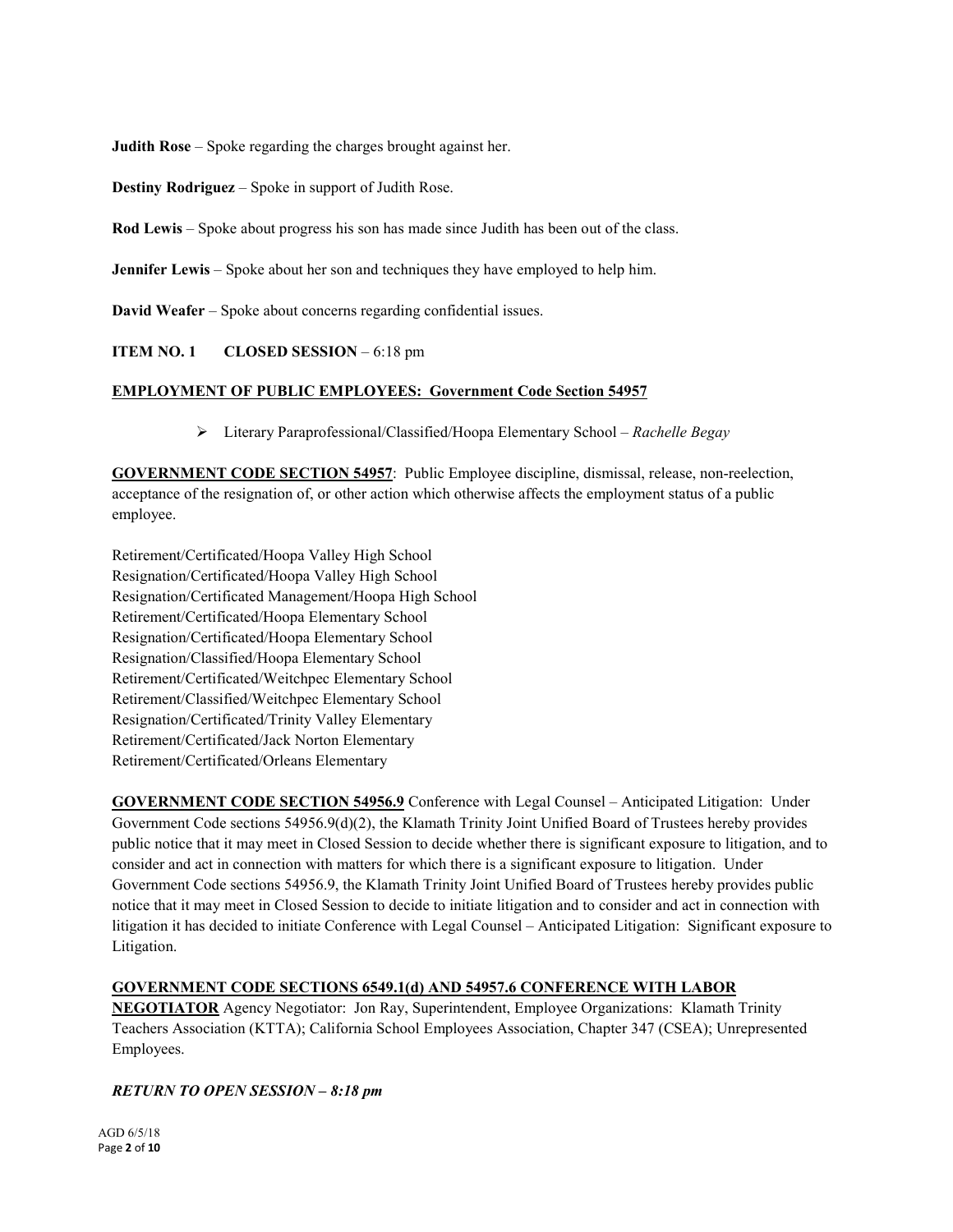#### **ACTIONS RESULTING FROM CLOSED SESSION**

#### **ITEM NO. 2 INFORMATION ITEM**

#### **2.1 AFTER SCHOOL EDUCATION AND SAFETY & ASSOCIATED STUDENT BODY ACCOUNT PROGRAMS REVIEW**

#### **ITEM NO. 3 ACTION ITEMS**

#### **3.1 REQUEST FOR ALLOWANCE OF ATTENDANCE BECAUSE OF EMERGENCY CONDITIONS**

MSC to approve the request for allowance of attendance for all schools on: September 7, 2017 and September 8, 2017 due to smoke; February 22, 2018 due to snow; March 2, 2018 due to snow; and March 22, 2018 due to power outage

George/Magee

George: Aye O'Gorman: Aye Hillman: Aye Watty: Aye Magee: Aye Risling: Aye

6-0

#### **3.2 ANNUAL APPROVAL OF SIGNITURE AND WARRANT DISTRIBUTION AUTHORIZATION CS-1 & CERTIFICATION FORM CS-7 FOR THE 2018-19 SCHOOL YEAR**

MSC to designate signers to for Commercial Warrants and Payroll Payment orders for the 2018-19 school year.

O'Gorman/Watty

George: Aye O'Gorman: Aye Hillman: Aye Watty: Aye Magee: Aye Risling: Aye

6-0

#### **3.3 2018-19 RE-NEGOTIATED CALENDAR**

MSC to approve, pending ratification from KTTA, the re-negotiated 2018-19 School Calendar with the amendments of: -Students start August 27 -Make 9/19 a minimum day -January 3 and 4 will be regular school days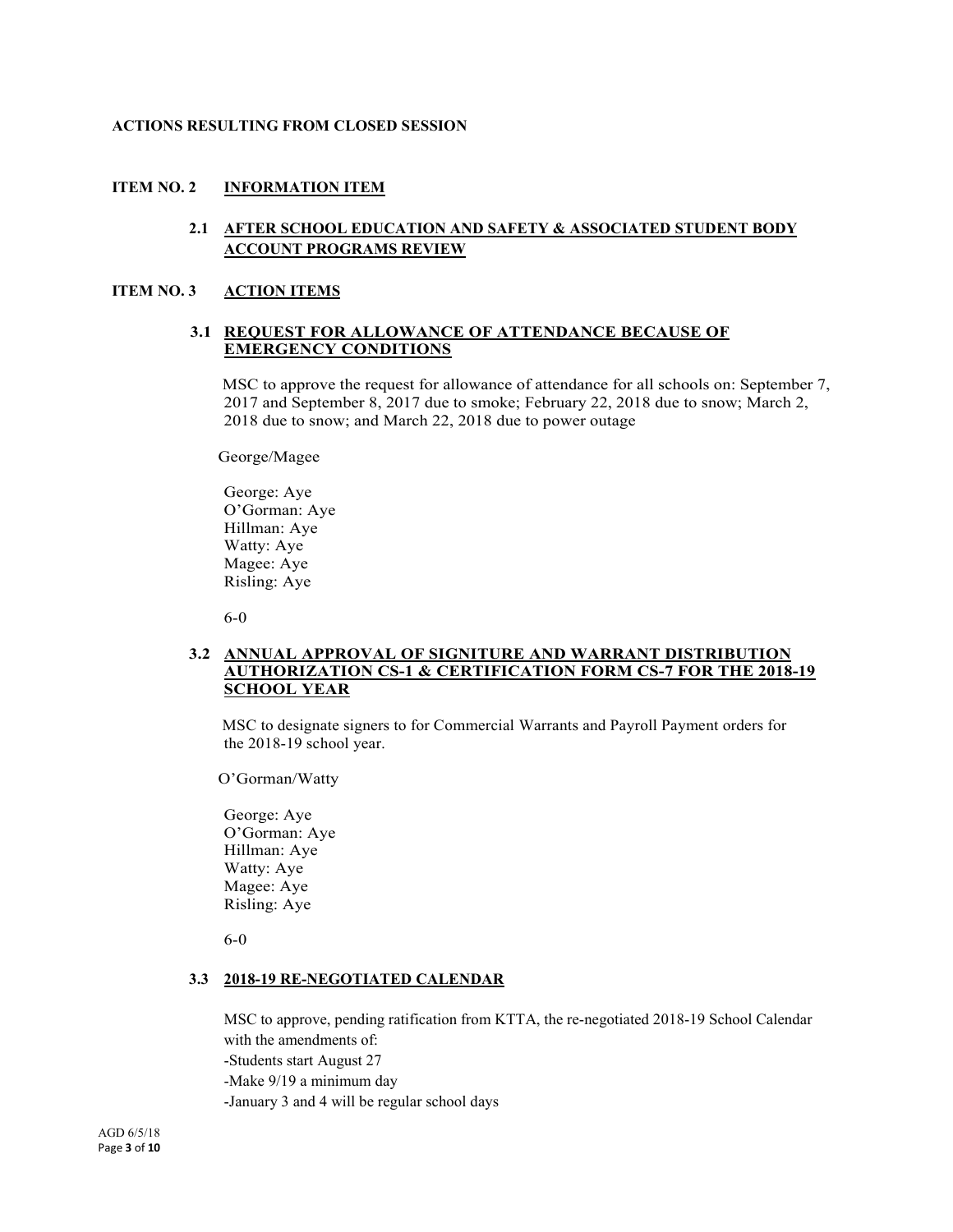George/O'Gorman

George: Aye O'Gorman: Aye Hillman: Aye Watty: Aye Magee: Aye Risling: Aye

6-0

#### **3.4 OVERNIGHT, OUT-OF-STATE FIELD TRIP**

MSC to approve the Indian Education Program to take 10 students on an overnight, out-of-state field trip to Chiloquin, Oregon on June 9-10, 2018

Risling/Watty

George: Aye O'Gorman: Aye Hillman: Aye Watty: Aye Magee: Aye Risling: Aye

6-0

#### **3.5 ASB OVERNIGHT TRAVEL REQUEST**

MSC to approve Hoopa Elementary School ASB to travel to Vallejo, Ca for an "End of the Year" trip on June 10-12, 2018

Addendum – Overnight trip for Tina West's class to Tish Tang Campground June 7-8, 2018.

Watty/George

George: Aye O'Gorman: Aye Hillman: Aye Watty: Aye Magee: Aye Risling: Aye

6-0

#### **3.6 OVERNIGHT TRIP**

MSC to approve Karen Cole's class to accompany Shelly Slusser's class on a previously approved overnight camping trip from June 6-8, 2018

Risling/George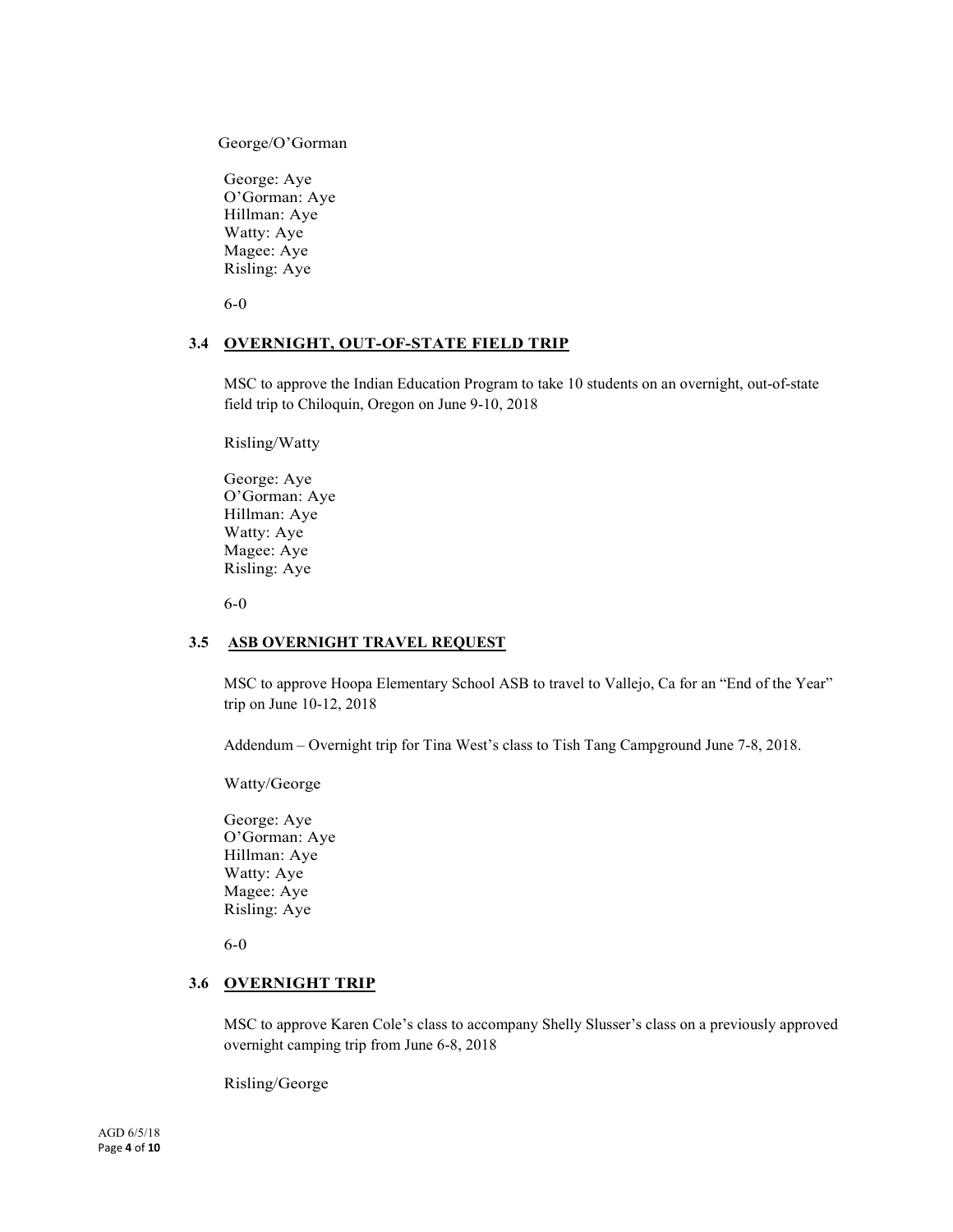George: Aye O'Gorman: Aye Hillman: Aye Watty: Aye Magee: Aye Risling: Aye

6-0

#### **3.7 RESOLUTION 2018-06 – EDUCATION SAVINGS ACCOUNTS (H.R.5199)**

MSC to approve Resolution 2018-06 in the matter of opposition to the establishment of Education Savings Accounts utilizing Federal Impact Aid Funding

Magee/George

George: Aye O'Gorman: Aye Hillman: Aye Watty: Aye Magee: Aye Risling: Aye

6-0

#### **3.8 RESOLUTION 2018-07 FOR TRANSFER FROM SPECIAL RESERVE**

MSC to approve the resolution authorizing transfer(s) from special reserve.

Risling/George

George: Aye O'Gorman: Aye Hillman: Aye Watty: Aye Magee: Aye Risling: Aye

6-0

#### **3.9 EDUCATION PROTECTION ACCOUNT RESOLUTION 2018-08**

MSC to approve the resolution verifying how the moneys received from the EPA are spent.

George/O'Gorman

George: Aye O'Gorman: Aye Hillman: Aye Watty: Aye Magee: Aye Risling: Aye

6-0

AGD 6/5/18 Page **5** of **10**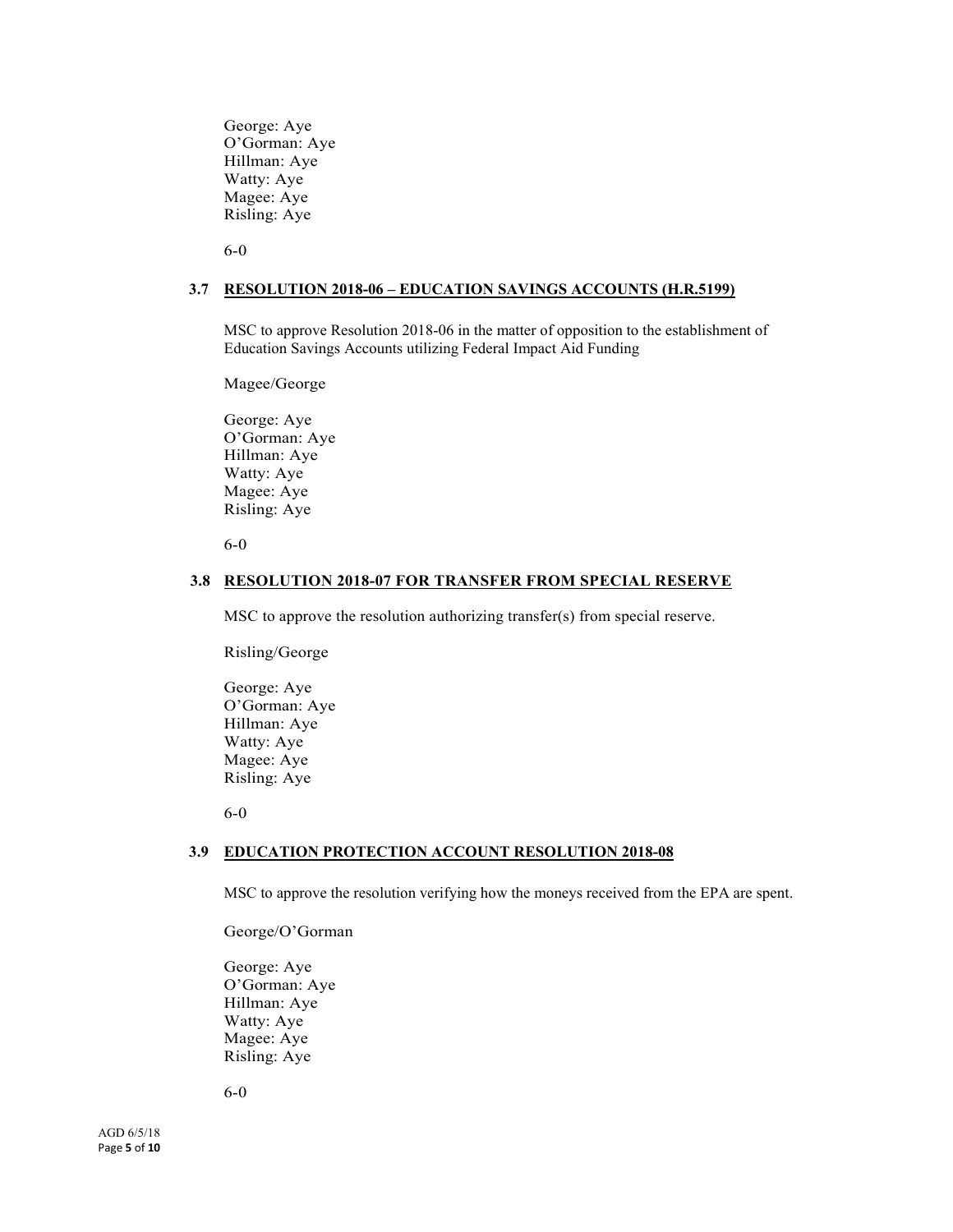#### **3.10 JACK NORTON ELEMENTARY SCHOOL – SITE PLAN AND PLAN EVALUATION**

Withdrawn

#### **3.11 WEITCHPEC ELEMENTARY SCHOOL – SITE PLAN AND PLAN EVALUATION**

Withdrawn

#### **3.12 ORLEANS ELEMENTARY SCHOOL – SITE PLAN AND PLAN EVALUATION**

Withdrawn

#### **3.13 6 RIVERS CONSTRUCTION**

MOTION TO TABLE 3.13 AND 3.15-3.52 UNTIL THE JUNE 19 MEETING by Risling, seconded by O'Gorman

George: Aye O'Gorman: Aye Hillman: Aye Watty: Aye Magee: Aye Risling: Aye

6-0

#### **3.14 ROY AMMON**

MSC to approve the tree removal Invoice #2 for Roy Ammon for Jack Norton Phase II

Watty/George

George: Aye O'Gorman: Aye Hillman: Aye Watty: Aye Magee: Aye Risling: Aye

6-0

#### **3.15 B&B PORTABLE TOILETS**

*Tabled*

#### **3.16 HOOPA ELEMENTARY SCHOOL CHILLER BOILER**

*Tabled*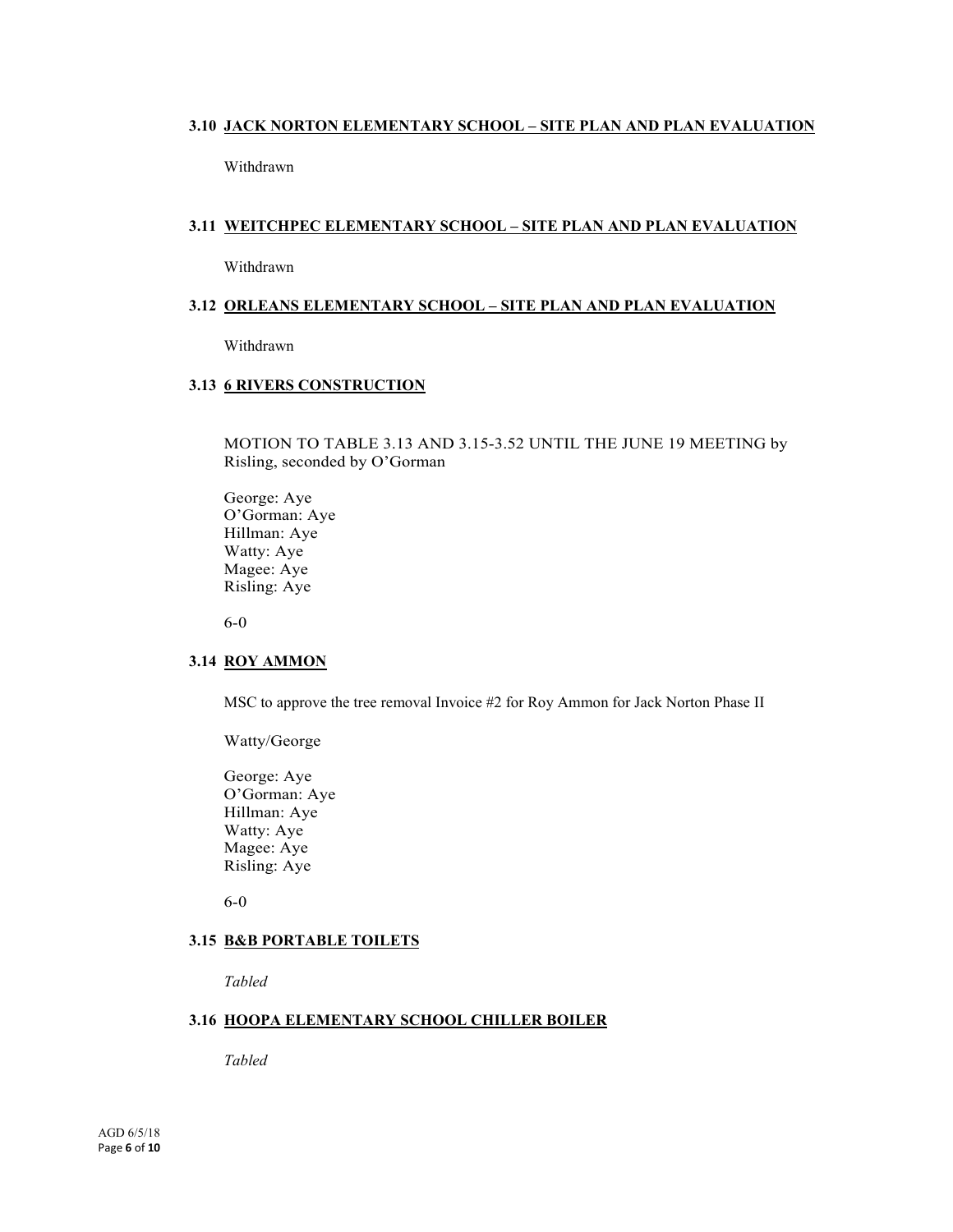#### **3.17 CALIFORNIA SAFETY COMPANY**

*Tabled*

## **3.18 CALIFORNIA SAFETY COMPANY**

*Tabled*

## **3.19 ROBERT COLBURN ELECTRIC, INC**

*Tabled*

## **3.20 ROBERN COLBURN ELECTRIC, INC**

*Tabled*

#### **3.21 ROBERT COLBURN ELECTRIC, INC**

*Tabled*

## **3.22 CONE PLUMBING, INC**

*Tabled*

#### **3.23 CONE PLUMBING, INC**

*Tabled*

#### **3.24 CONE PLUMBING, INC**

*Tabled*

#### **3.25 CONE PLUMBING, INC**

*Tabled*

#### **3.26 CONE PLUMBING, INC**

*Tabled*

## **3.27 ERIC ROSS TILE CO.**

*Tabled*

#### **3.28 ERIC ROSS TILE CO.**

*Tabled*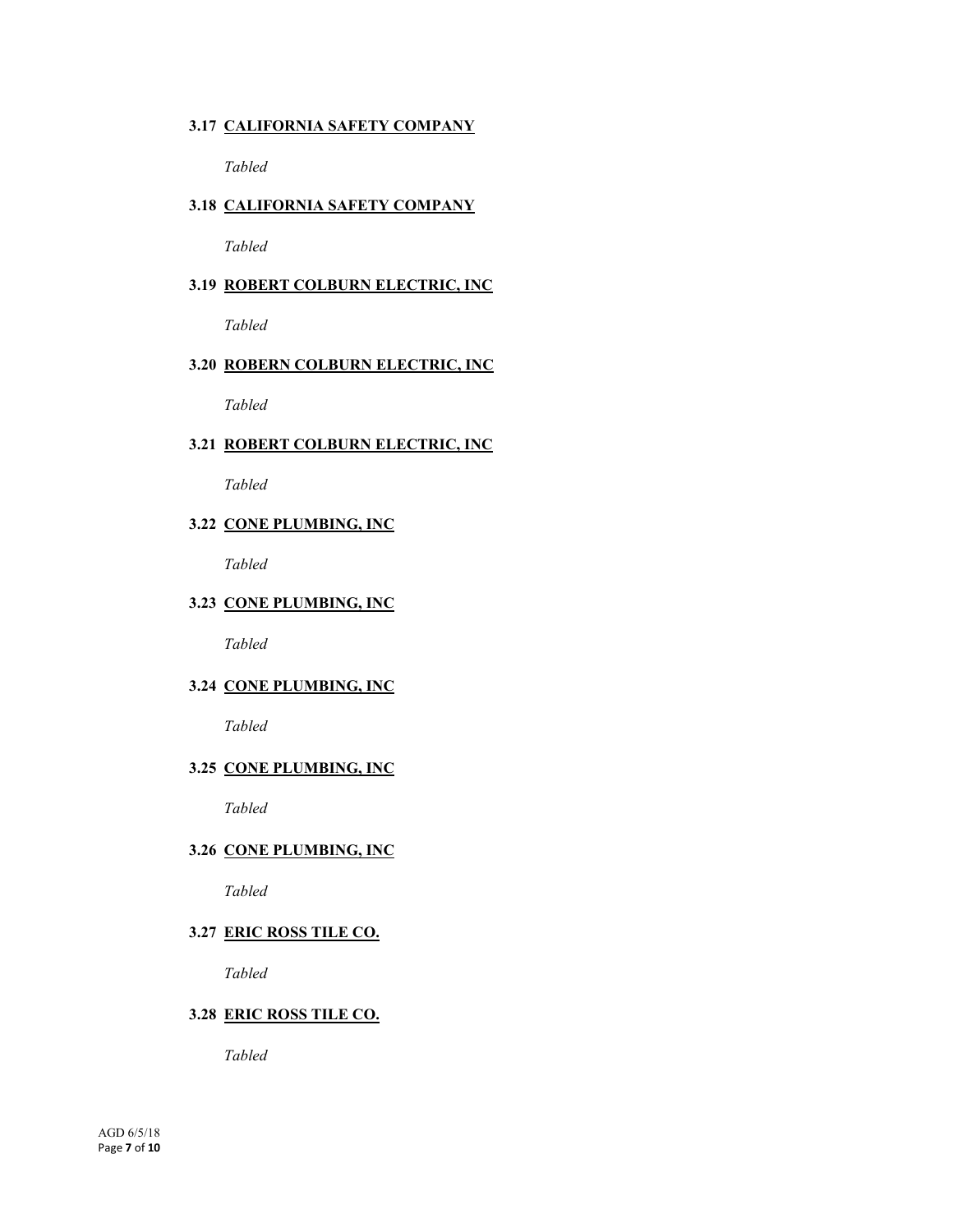#### **3.29 FREEMONT MILLWORK CO.**

*Tabled*

#### **3.30 HOOPA ROADS AGGREGATE**

*Tabled*

#### **3.31 HUMBOLDT SANITATION**

*Tabled*

## **3.32 IVS COMPUTER TECHNOLOGY**

*Tabled*

## **3.33 JB JORDAN**

*Tabled*

#### **3.34 JMR FENCING**

*Tabled*

#### **3.35 KDI CONSULTANTS**

*Tabled*

## **3.36 KDI CONSULTANTS**

*Tabled*

## **3.37 LACO**

*Tabled*

#### **3.38 MCCUEN CONSTRUCTION INC**

*Tabled*

#### **3.39 MCCUEN CONSTRUCTION INC**

*Tabled*

#### **3.40 METEOR EDUCATION**

*Tabled*

AGD 6/5/18 Page **8** of **10**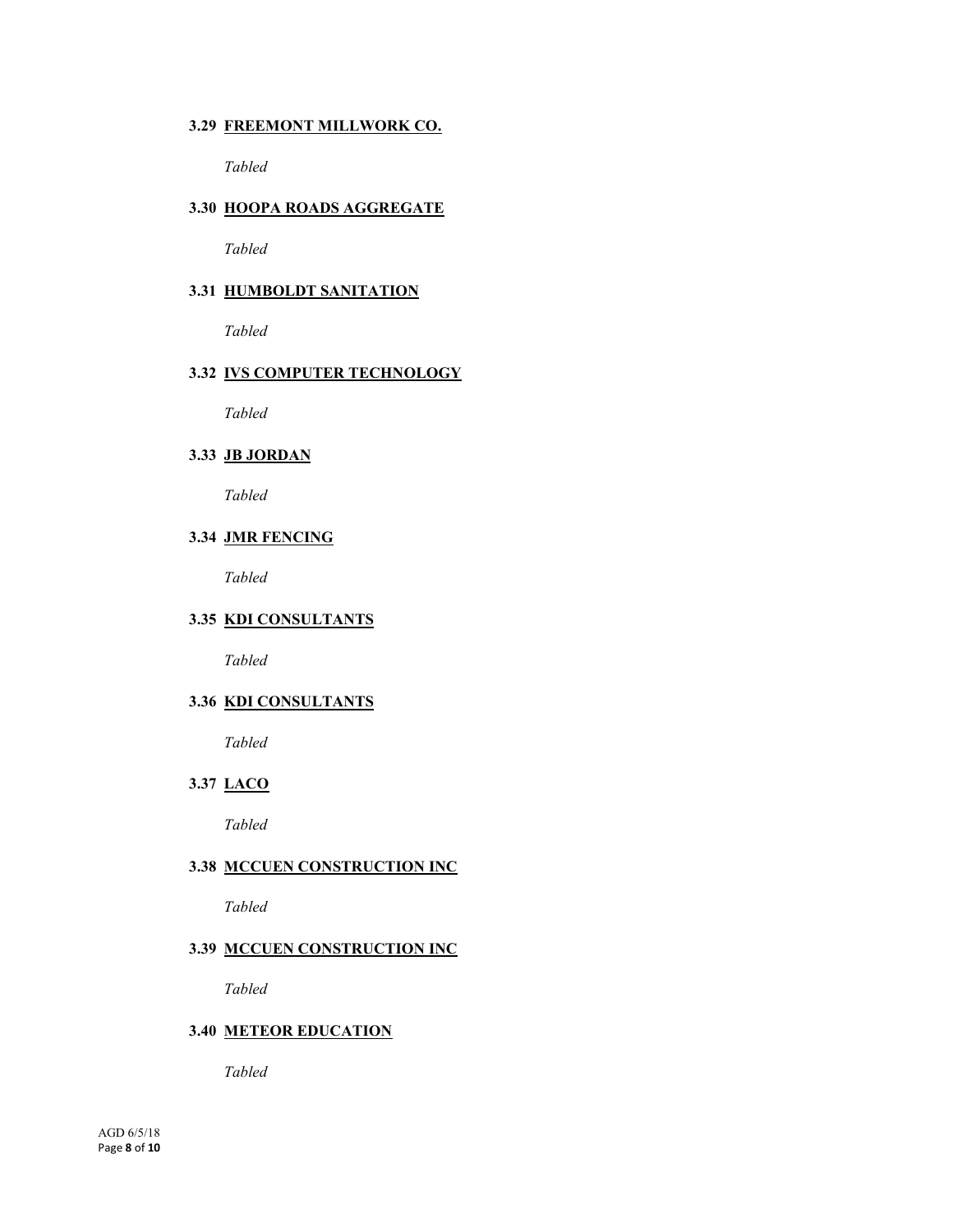#### **3.41 THE MILL YARD**

*Tabled*

#### **3.42 POLETSKI APPLIANCE**

*Tabled*

#### **3.43 POLETSKI'S APPLIANCE CENTER**

*Tabled*

#### **3.44 POLETSKI'S APPLIANCE CENTER**

*Tabled*

#### **3.45 RAY-MAC MECHANICAL**

*Tabled*

#### **3.46 R. BROWN CONSTRUCTION**

*Tabled*

#### **3.47 SHOLES OVERHEAD DOOR**

*Tabled*

#### **3.48 STORCKMAN PLUMBING**

*Tabled*

#### **3.49 TRENT CONSTRUCTION**

*Tabled*

#### **3.50 TT CONSTRUCTION**

*Tabled*

#### **3.51 TRINITY VALLEY CONSULTING ENGINEERS**

*Tabled*

## **3.52 UNIVERSAL PLASTICS**

*Tabled*

#### **ITEM NO. 4 ADJOURNMENT** *at 9:54 pm. Motion by Watty and seconded by Magee*

AGD 6/5/18 Page **9** of **10**